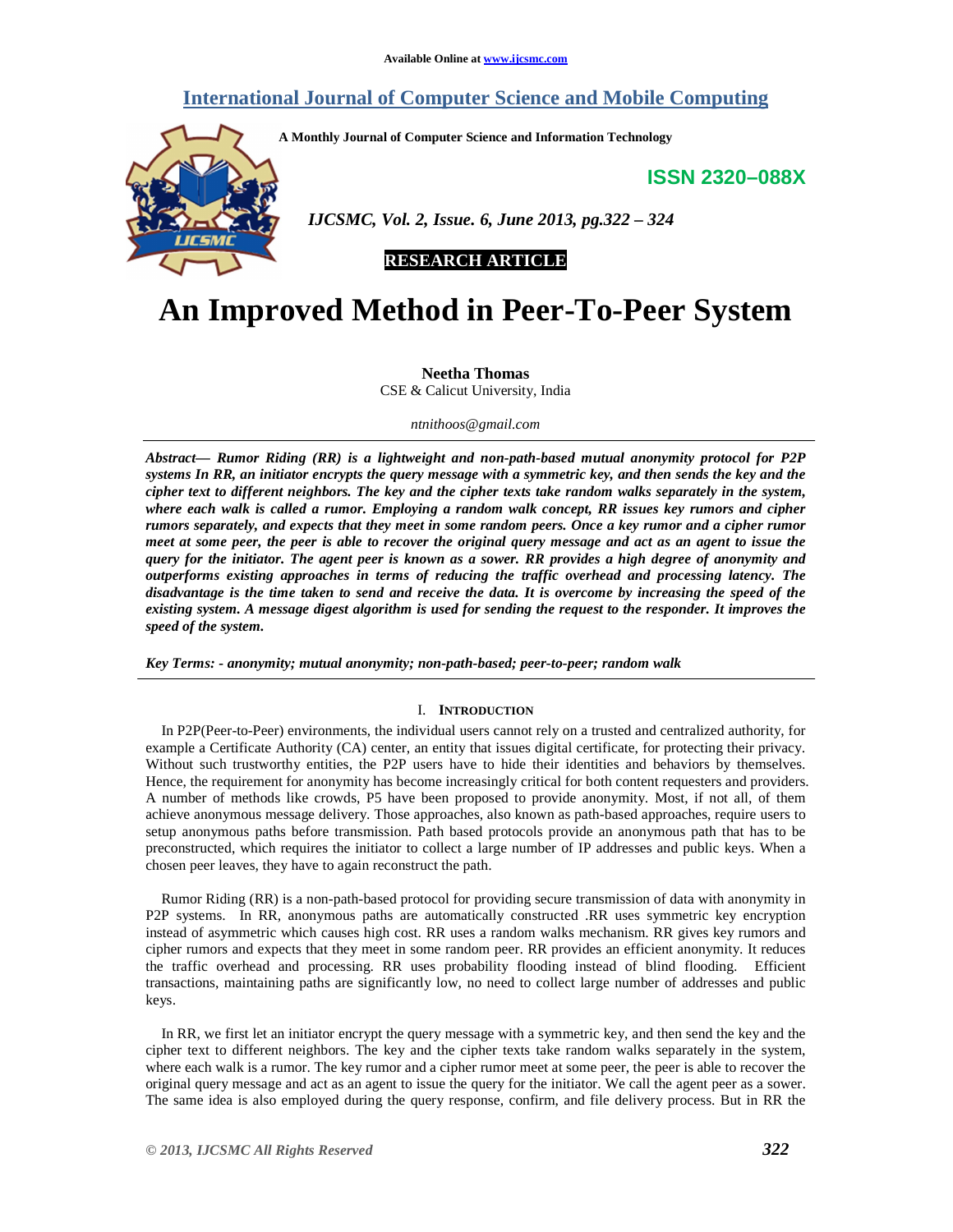processing time is more hence we need to minimize the processing time. Thus in this paper a message digest algorithm is used to minimize processing time.

## II. **RELATED WORK**

Tor is the second generation Onion Router, supporting the anonymous transport of TCP streams over the Internet. Tor addresses limitations in the original design by adding perfect forward secrecy, congestion control, directory servers, integrity checking, configurable exit policies, and a practical design for location-hidden services. In the original Onion Routing design, a single hostile node could record traffic and later compromise successive nodes in the circuit and force them to decrypt it while Tor uses an incremental path-building design, where the initiator negotiates session keys with each successive hop in the circuit. Tor supports most TCP based programs without modification. Decentralized congestion control of Tor uses end-to-end acknowledgements to maintain anonymity while allowing nodes at the edges of the network to detect congestion or flooding and send less data until the congestion subsides. But Tor is not secure against end-to-end attacks. Tor is path-based approach which requires large number of IP addresses and public keys and it is based on asymmetric cryptography.

P5 (Peer-to-Peer Personal Privacy Protocol) is a protocol for anonymous communication over the Internet.P5 allows secure anonymous connections between a hierarchy of progressively smaller broadcast groups, and allows individual users to trade off anonymity for communication efficiency. P5 is designed to be implemented over the current Internet protocols, and does not require any special infrastructure support. A novel feature of P5 is that it allows individual participants to trade-off degree of anonymity for communication efficiency, and hence can be used to scalable implement large anonymous groups. Only one sender-receiver pair may simultaneously communicate in this system. P5 is based upon public-key cryptography.

Rumor riding is a non-path-based anonymous protocol. In RR anonymous path are automatically constructed In RR, an initiator encrypt the query message with a symmetric key, and then send the key and the cipher text to different neighbors. The key and the cipher texts take random walks separately in the system, where each walk is called a rumor. Once a key rumor and a cipher rumor meet at some peer, the peer is able to recover the original query message and act as an agent to issue the query for the initiator. The agent peer is known as sower. The similar idea is also employed during the query response, query confirm, and file delivery processes. RR employs a symmetric cryptographic algorithm to achieve anonymity, which significantly reduces the cryptographic overhead for the initiator, the responder, and the middle nodes. But the processing time of RR is more. In this paper a method is proposed to reduce the processing time compared to the existing system.

#### III. **RUMOR RIDING**

Rumor Riding (RR) includes five major components: Rumor Generation and Recovery, Query Issuance, Query Response, Query Confirm, and File Delivery. In rumor generation and recovery the rumor is generated. In query issuance query is issued. In query response the responder responds to the request. In query confirm the query is confirmed. In file delivery the file is delivered to the requester. In rumor riding the processing time is more hence a method is used to reduce the current processing time.

## IV. **PROPOSED SYSTEM**

There are many systems like tor, onion routing, p5 which are path based in which the path has to be specified before sending query request. They used asymmetric cryptographic algorithm. It has high cost and high traffic overhead. They have high probability of information leakage. They provide only low anonymity. Rumor riding (RR) is non-path based and light weight mutual anonymity protocol for decentralized system. RR uses symmetric algorithm and have low cost compared to the previous system. It provides high anonymity. The total processing time of rumor riding is more hence a message digest algorithm is used. A message digest algorithm is used in sending the query to the responder and AES algorithm is used for the file delivery.

#### V. **CONCLUSIONS**

Rumor riding is a light weight and non-path based mutual anonymity for decentralized system. RR provides a high degree of anonymity and outperforms existing approaches in terms of reducing the traffic overhead. RR uses symmetric cryptographic algorithm for encryption. But RR takes more processing time hence a message digest algorithm is used for sending the request to the responder which reduces the total processing time.